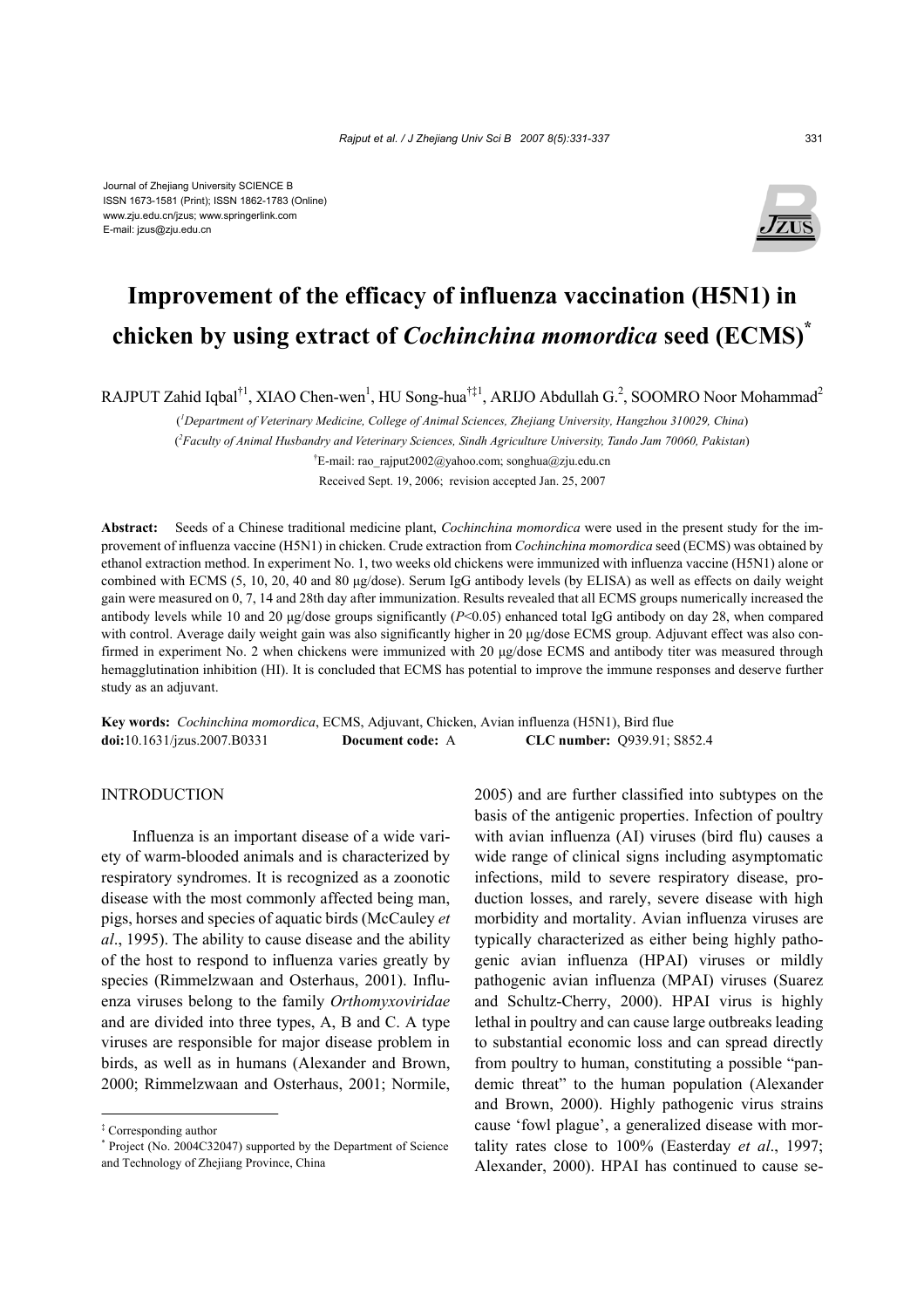rious losses to the poultry industry and due to the numerous antigenic subtypes and rapid evolution, make avian influenza virus a challenging pathogen (Suarez and Schultz-Cherry, 2000). The availability and use of effective vaccines can be a valuable tool in controlling outbreaks of avian influenza. Numerous vaccines against avian influenza have been developed and experimentally shown to be efficacious for the prevention of disease, although the number of HPAI outbreaks in commercial poultry has been increasing. Adjuvanted killed vaccines can provide a strong humoral response and have proven to be effective against preventing disease from MPAI and HPAI challenges (Suarez and Schultz-Cherry, 2000). In order to increase the efficacy of influenza vaccines much attention is being paid to the development of new adjuvants and antigen delivery system (Rimmelzwaan and Osterhaus, 2001). A large number of potential adjuvants have been developed (Edelman and Tacket, 1990) or under investigation in laboratory animal. An adjuvant can be used for increasing the immunogenicity of poor antigen, improving the efficacy of vaccine in new born and reducing the amount of antigen or the number of immunizations needed (McElrath, 1995).

In the present study, we investigated the humoral immune response of influenza vaccine (H5N1) combined with the crude extraction of *Cochinchina momordica* seed (ECMS) as an adjuvant. *Cochinchina momordica* is a Chinese medicine plant and traditionally used against many diseases in animals and man (Zheng *et al*., 1992; Gao, 2005). Saponins have been reported to have unique adjuvant effects. Two kinds of saponins have been separated from the seed of *Cochinchina momordica* plant (Iwamoto *et al*., 1985). The present study is designed to determine the immune response of ECMS and its effect on growth performance.

## MATERIALS AND METHODS

#### **Preparation of ECMS**

Dried *Cochinchina momordica* seeds were purchased from the market of Traditional Chinese Material Medica, Anhui Province, China and the seeds were appraised by Zhejiang Institute of Veterinary Drug Control. Seeds were extracted as described by Sheng *et al*.(2003). In brief, the seeds were homogenized using a blender, and then immersed in 50% ethanol for 24 h. The mixture was immersed in water bath and refluxed three times at 90 °C with each reflux taking 2~3 h. After filtration, ethanol was removed using a R502B rotary evaporator (Shenko Tech. Co. Ltd., Shanghai, China) and the condensed material was then dissolved in water. After addition of 101 detergent solution (5%), it was centrifuged at 3000 r/min for 20 min. Collected upper layer of liquid was rotated with the help of rotary evaporator and mixed with diethyl ether (anhydrous) at ratio of 1:2 for 2 h to dissolve the fat, colour pigments or some other unwanted substances. Diethyl ether was evaporated with the help of rotary evaporator. It was then immersed in *n*-butanol for 3 h and the upper layer of liquid was collected. It was repeated 3~4 times and rotated again for ethanol evaporation. Extracted fraction was dissolved in water (pH 6.5) and purified by passing through a chromatography column with resin D101A (Hai Guang Chemical Co. Ltd., Tianjin, China). A purified extract of *Cochinchina momordica* seeds (ECMS) was obtained by evaporating the liquid eluted from the column.

A water based solution of ECMS (1 mg/ml) was prepared and sterilized by passing through 0.22 µm filter and then analyzed for endotoxin level by a gel clot *Limulus* amebocyte lysate assay (Zhejiang A and C Biological, Zhejiang, China). The endotoxin level was less than 0.5 EU (endotoxin unit)/ml.

## **Vaccine**

Inactivated avian influenza vaccine (H5N1 subtype, Re1 strain) was purchased from Harbin Veterinary Research Institute, China and combined with different concentration of ECMS to immunize the subject of interest.

# **Experiment No. 1: adjuvant effects and dose selection of ECMS**

This experiment was conducted with different concentration of ECMS combined with vaccine, for adjuvant effects and selection of best dose of ECMS as well as its effects on growth.

## 1. Animals

Sixty, one-day-old Isa chickens (male), purchased from Hangzhou Layer Experimental Farm, were housed in wire cages in air-conditioned room at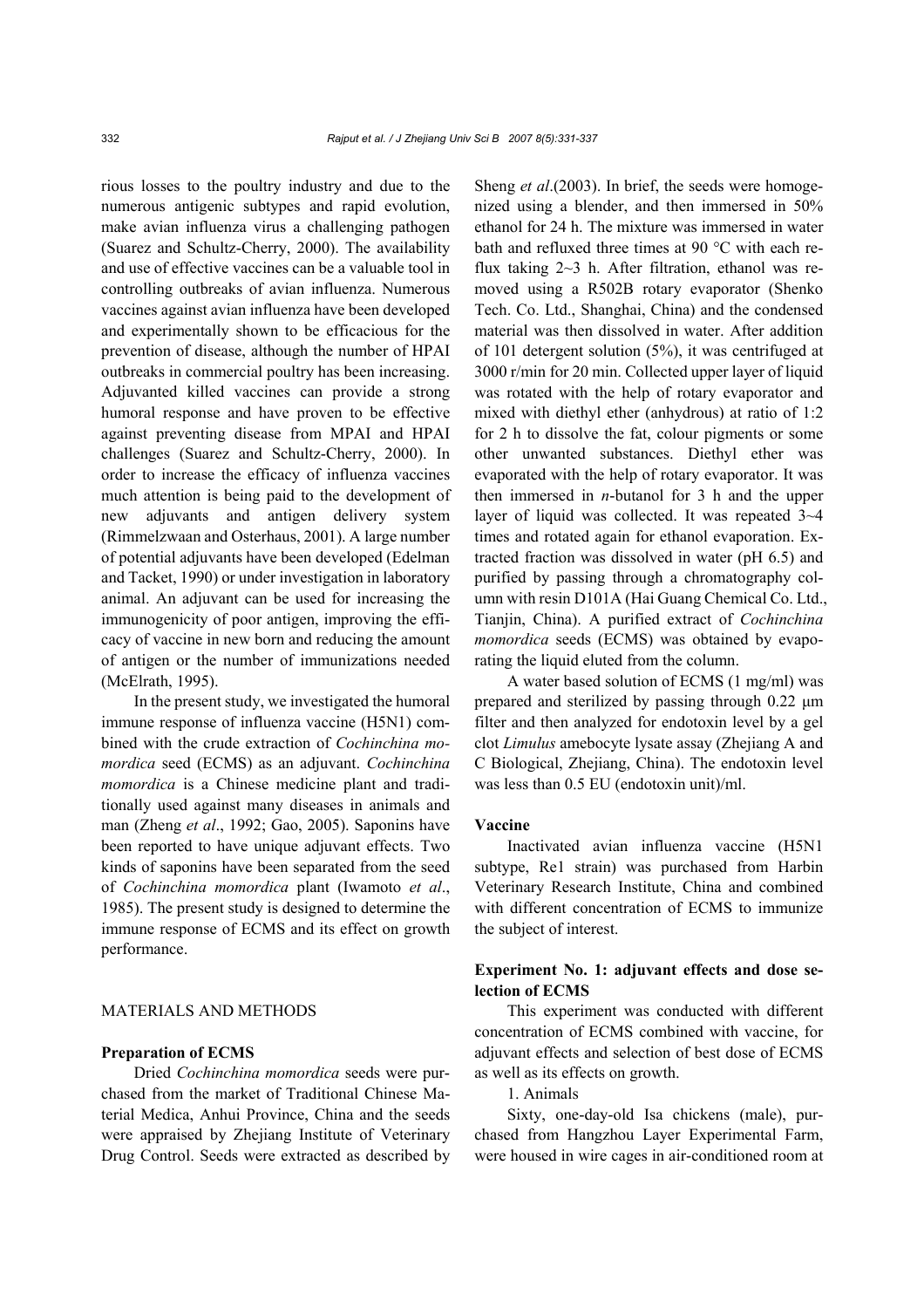37 °C and lighted for 24 h at the beginning of pretrial period. The temperature was gradually decreased to the room temperature and the light time to 12 h per day, which were kept constant in the following days. Chickens were fed with the commercial starter diet, purchased from the same company mentioned above.

2. Experimental design

At the age of two weeks, the chickens were randomly distributed into six groups of 10 individuals each. Serum samples were collected for the detection of maternal antibody level before immunization. All the birds were intramuscularly immunized with 0.2 ml of vaccine alone (control) or combined with 5, 10, 20, 40 or 80 µg/dose of ECMS. Blood samples were collected on days 0, 7, 14 and 28 and separated serum was stored at −20 °C until use. Live body weight of each bird was also measured at same time.

3. Measurement of serum IgG antibody

Serum samples were analyzed by an enzyme-linked immunosorbent assay (ELISA). ELISA kit was purchased from IDEXX Laboratories Inc., USA and assay was performed according to their instructions. Samples of test or standard sera were diluted in serum diluent (1:500) into test tubes. One hundred microlitres of diluted serum samples were added in duplicate to appropriate wells of AI antigen coated microtiter plates and incubated for 30 min at room temperature. After washing three times with distilled water, 100 µl of goat anti-chicken/turkey, horseradish peroxidase conjugate (IDEXX) was added to the wells. After 30 min incubation at room temperature, the plates were washed again and 100 µl of TMB-substrate solution was added to each well for 15 min at room temperature. The reaction was stopped by adding  $100 \mu l$  of sulphuric acid and the optical density (OD) values at 630 nm were read with microplate spectrophotometer (Dialab, GMBH, Austria). The relative level of antibody in the unknown was determined by calculating the sample to positive ratio:

Serum antibody level=OD value of tested sample/OD value of positive control.

## 4. Effect on growth performance

Weight of each bird was measured on days 0, 7, 14 and 28 and effect on weight gain was studied. Average of live body weight, total weight gain and daily weight gain of different groups were compared.

# **Experiment No. 2: adjuvant effects of 20 µg/dose of ECMS**

This experiment was conducted on the basis of results obtained from experiment No. 1.

1. Animals

One-day old Lohmann Brown layer chickens were raised at Yuhang Poultry Breeding Farm (Hangzhou, China) in hygienic condition.

2. Experimental design

Fifty chickens were randomly divided into two groups (25 each). At the age of two weeks, serum samples were collected for the detection of maternal antibody level before immunization. All the birds were intramuscularly immunized with 0.2 ml of vaccine alone (control) or combined with 20 µg/dose of ECMS. Blood samples were collected on days 0, 14 and 28. Serum was separated and stored at −20 °C until use.

3. Serum HI antibody assay

Antibody titer was measured by hemagglutination inhibition (HI) test (Swayne *et al*., 1998). The HI test was a standard beta test, using 4 hemagglutinating units of antigen in 96-well plates, where the test serum had been diluted twofold. HI endpoint titers were determined as the reciprocal of the highest serum dilution that produced complete inhibition of hemagglutinating activity.

#### **Statistical analysis**

SPSS software was used for data analysis. Data are expressed as the mean±*SD*. Duncan's multiple range test was used to determine the difference among various groups. Difference between means was considered significant at *P*<0.05.

## **RESULTS**

#### **Serum IgG antibody response**

Serum samples collected from chicken were analyzed for IgG antibody level to avian influenza virus (H5N1) using the ELISA test. The results are shown in Table 1. On day 7, total IgG antibody titer of all groups decreased and then increased when ECMS group  $(5, 10 \text{ and } 20 \text{ µg})$  was a little higher than control. On day 14, titers were numerically higher in the birds receiving 20 and 80 µg ECMS than in control. Significantly higher value (*P*<0.05) was found in 10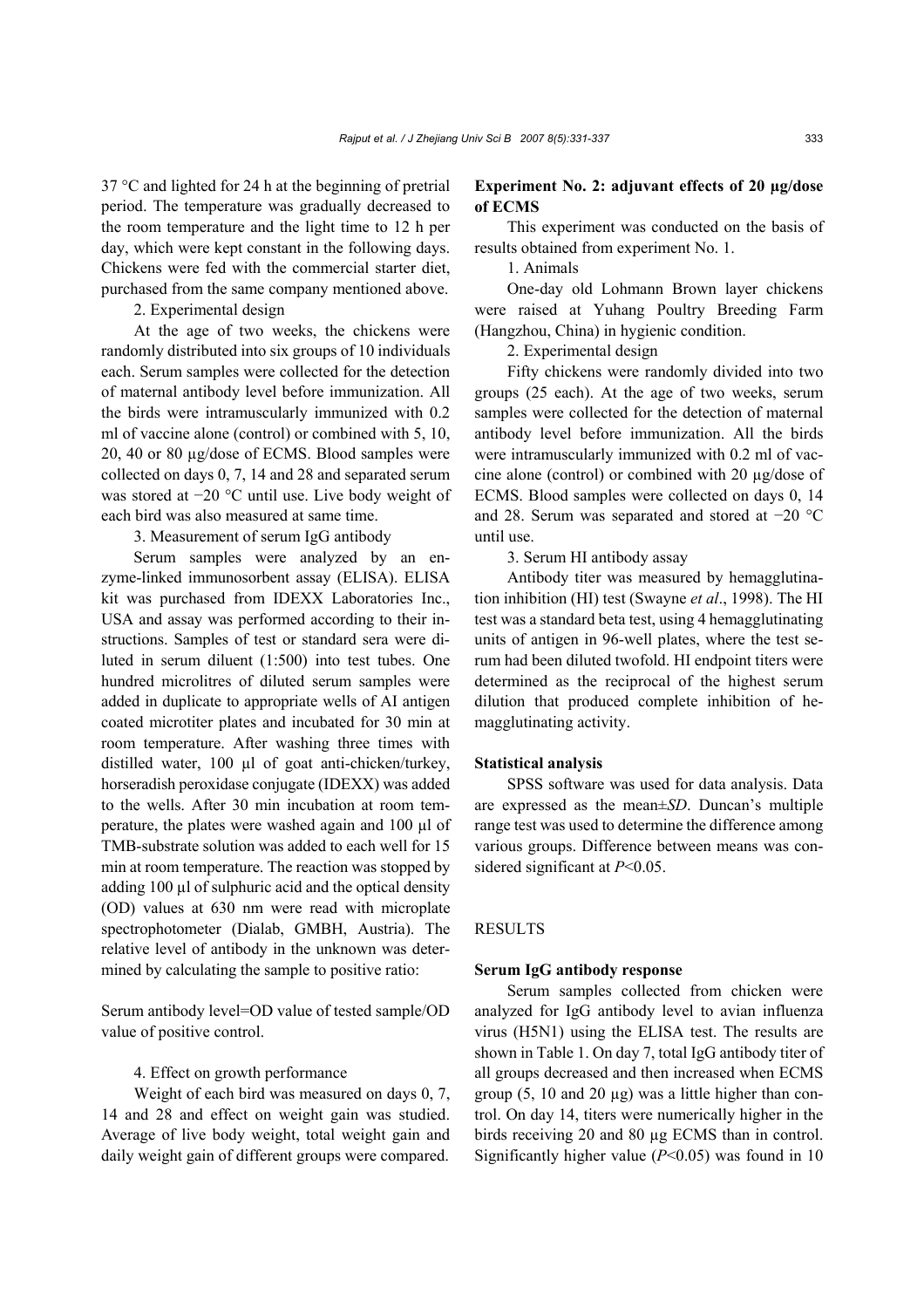or 20 µg ECMS groups on day 28, when compared with control.

| Table 1 Measurement of IgG antibody level by ELISA |  |
|----------------------------------------------------|--|
|                                                    |  |

| <b>EMCS</b>                             | 0 <sub>d</sub> | 7 d                                                                                         | 14 d | 28 d |
|-----------------------------------------|----------------|---------------------------------------------------------------------------------------------|------|------|
|                                         |                | $5 \mu$ g/dose 0.492±0.05 0.413±0.04 0.743±0.38 1.791±0.85                                  |      |      |
|                                         |                | 10 µg/dose $0.603 \pm 0.09$ $0.401 \pm 0.05$ $0.858 \pm 0.34$ 1.912 $\pm 0.71$ <sup>*</sup> |      |      |
|                                         |                | 20 $\mu$ g/dose 0.552±0.13 0.397±0.04 0.971±0.39 2.070±0.39 <sup>*</sup>                    |      |      |
|                                         |                | 40 µg/dose $0.580 \pm 0.12$ $0.390 \pm 0.05$ $0.866 \pm 0.73$ $1.824 \pm 0.78$              |      |      |
|                                         |                | 80 µg/dose $0.542 \pm 0.08$ $0.386 \pm 0.04$ $0.970 \pm 0.52$ 1.846 $\pm 0.70$              |      |      |
|                                         |                | Control $0.507 \pm 0.07$ $0.383 \pm 0.03$ $0.928 \pm 0.59$ $1.537 \pm 0.71$                 |      |      |
| $\sqrt{\text{Significant}(P\leq 0.05)}$ |                |                                                                                             |      |      |

# **Effect on growth performance**

Changes in weight during experimental period are mentioned in Tables 2 and 3. Numerical increase of weight changes in 10 and 20 µg/dose ECMS groups was recorded on day 14, but was not significance when compared with control. Dynamic changes in weight were observed on day 28, as the value of 20 µg/dose ECMS group was significantly higher (*P*<0.05) than all groups including control. Average of total weight gain and daily weight gain of 20 µg/dose ECMS group were significantly higher (*P*<0.05) as compared to all tested groups.

| Table 2 Changes in weight at different intervals |  |  |
|--------------------------------------------------|--|--|
|                                                  |  |  |

| <b>ECMS</b>                             | 0 <sub>d</sub> | 7 d                                                                           | 14 d | 28d                                                                  |
|-----------------------------------------|----------------|-------------------------------------------------------------------------------|------|----------------------------------------------------------------------|
|                                         |                | 5 µg/dose 88.4±7.50 138.7±12.50 182.9±14.60 262.6±32.84                       |      |                                                                      |
|                                         |                | $10 \mu$ g/dose 91.3±6.65 144.2±12.92 192.3±16.98 275.7±31.17                 |      |                                                                      |
|                                         |                |                                                                               |      | 20 µg/dose 86.6±7.89 145.4±9.23 196.7±15.00 302.1±38.69 <sup>*</sup> |
|                                         |                | 40 µg/dose 84.8±4.02 130.7±6.18 176.7±17.86 245.3±34.85                       |      |                                                                      |
|                                         |                | 80 µg/dose 85.7±4.37 130.7±9.97 176.8±14.86 245.0±29.34                       |      |                                                                      |
|                                         |                | Control $86.6 \pm 8.03$ 144.0 $\pm 20.63$ 188.8 $\pm 30.95$ 267.8 $\pm 33.26$ |      |                                                                      |
| $\sqrt{\text{Significant}(P\leq 0.05)}$ |                |                                                                               |      |                                                                      |

**Table 3 Average growth performance** 

| <b>ECMS</b> | Average Average Average total Average daily                                 |  |
|-------------|-----------------------------------------------------------------------------|--|
|             | initial weight final weight weight gain weight gain                         |  |
|             | $5 \mu$ g/dose 88.4±7.50 262.6±32.84 174.2±31.46 6.22±1.12                  |  |
|             | 10 μg/dose 91.3±6.65 275.7±31.17 184.4±27.32 6.59±0.98                      |  |
|             | 20 µg/dose $86.6\pm7.89$ 302.1 $\pm38.69215.5\pm38.65$ $7.70\pm1.38$        |  |
|             | 40 µg/dose 84.8±4.02 245.3±34.85 160.5±34.55 5.73±1.23                      |  |
|             | 80 µg/dose 85.7±4.37 245.0±29.34 159.3±29.12 5.69±1.04                      |  |
|             | Control $86.6 \pm 8.03$ $267.8 \pm 33.26$ $181.2 \pm 30.63$ $6.47 \pm 1.09$ |  |

\* Significant (*P*<0.05)

#### **Changes in serum antibody titer**

Changes in serum antibody titer are given in Table 4. On days 14 and 28 after vaccination, the antibody titers of 20 µg/dose ECMS group were significantly higher (*P*<0.05) than control.

|                         | 0 d             | 14 d                         | 28 d            |  |
|-------------------------|-----------------|------------------------------|-----------------|--|
| $20 \mu$ g/dose         | $0.64\pm0.13$   | $2.95 \pm 0.52$ <sup>*</sup> | $6.25 \pm 1.90$ |  |
| Control                 | $0.76 \pm 0.19$ | $1.83 \pm 0.81$              | $4.78 \pm 1.57$ |  |
| *Significant $(P<0.05)$ |                 |                              |                 |  |

#### DISCUSSION

Technologies are now in place to design and construct new influenza virus vaccines that have the potential to be cheaper and more cross-protective than current vaccine preparations, while at the same time being equally safe (Palese, 2006). Numerous approaches to develop more effective influenza vaccine are under investigation. Adjuvants are reported to broaden the immune response which could enhance immunity to influenza (Halman, 1993). Technologic breakthroughs should result in effective adjuvants for use with killed and live vaccines, increasing the number of available doses (Palese, 2006). Many adjuvants are now under investigation. Liposome-like preparations containing cholesterol and viral particles (immune-stimulating complexes) (Sambhara *et al*., 2001) or synthetic adjuvants, such as synthetic lipid A, muramyl peptide derivatives, and cationic molecules (Fritz *et al*., 2004) have been reported as successful adjuvants. Saponins based adjuvants have the unique ability to enhance the immunity (Oda *et al*., 2000). Saponins produced from the Ginseng, bark of *Quillaja saponaria*, *Astragalus*, *Achyranthes bidentata*, *Acacia victoriae*, soybean, etc. (Yang *et al*., 2005; Hu *et al*., 2001; Wang *et al*., 2001; Francis *et al*., 2002; Haridas *et al*., 2004; Rivera *et al*., 2005; Kong *et al*., 2004; Li *et al*., 2003; 2005; Chen *et al*., 2005) have been reported as active adjuvant to enhance the immune responses. Iwamoto *et al*.(1985) isolated two kinds of saponins from presently investigated seeds of *Momordica cochinchinensis*. It is produced in large area of South Asian countries and is very cheap. The seeds have been traditionally used for the treatment of inflammatory swelling, scrofula, tinea, diarrhoea as well as suppurative skin infections such as sore, carbuncles, furuncles and boils in humans and animals (Zheng *et al*., 1992; Gao, 2005).

Currently, the hemagglutination inhibition (HI) assay is the preferred serological assay to detect antibodies to avian influenza virus (Huang *et al*., 1990), while ELISA is also commonly used method (Gan,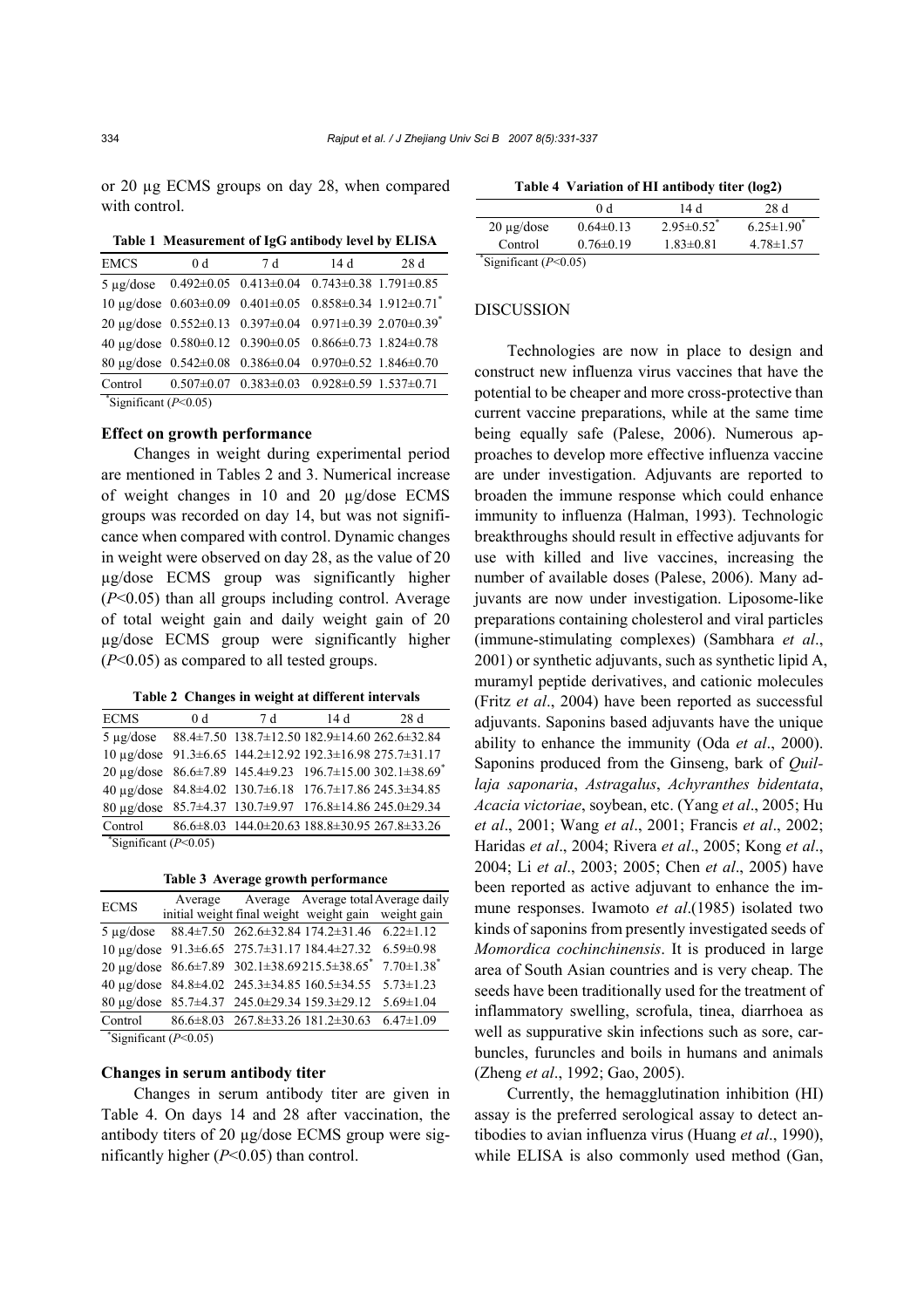2004).

The present results show that incorporation of influenza vaccine (H5N1) into ECMS enhanced the serum IgG response (Fig.1). From the results presented here it is clear that immunization with formulations of influenza vaccine containing 10 and 20 µg/dose ECMS yields significantly higher IgG antibody levels when compared with control on 28th day. Comparing the IgG antibody level among all groups, 20 µg/dose ECMS had the best effect.





The changes of antibody titer reflected the state of the humoral immunity in the animal. Ascertained results evidenced that antibody titer of ECMS group was significantly higher than control (Fig.2) which suggested that ECMS could strengthen the humoral immunity. The humoral immunity is one of the major ways to resist infectious diseases.



**Fig.2 Variation of HI antibody titer**  \* indicates significant values (*P*<0.05)

The effect on growth was also recoded during the study and no adverse effect was observed. Comparison of weight gain on days 0, 7, 14 and 28, average daily weight gain, and average of total weight gain in all groups are depicted in Figs.3, 4 and 5 respectively. Results revealed that average daily weight gain of 10 and 20 µg/dose ECMS group was better than all groups including control during the whole the period of study. The value of 20 µg/dose ECMS group was numerically higher on days 7 and 14 but significant increase in weight gain was observed on day 28 when compared with control. Total weight gain of 20 µg/dose ECMS group was also significantly higher than control.



**Fig.3 Comparison of weight gain of all groups on days 0, 7, 14 or 28** \* indicates significant value (*P*<0.05)



**Fig.4 Comparison of average daily weight gain** \* indicates significant value (*P*<0.05)



**Fig.5 Comparison of average total weight gain** \* indicates significant value (*P*<0.05)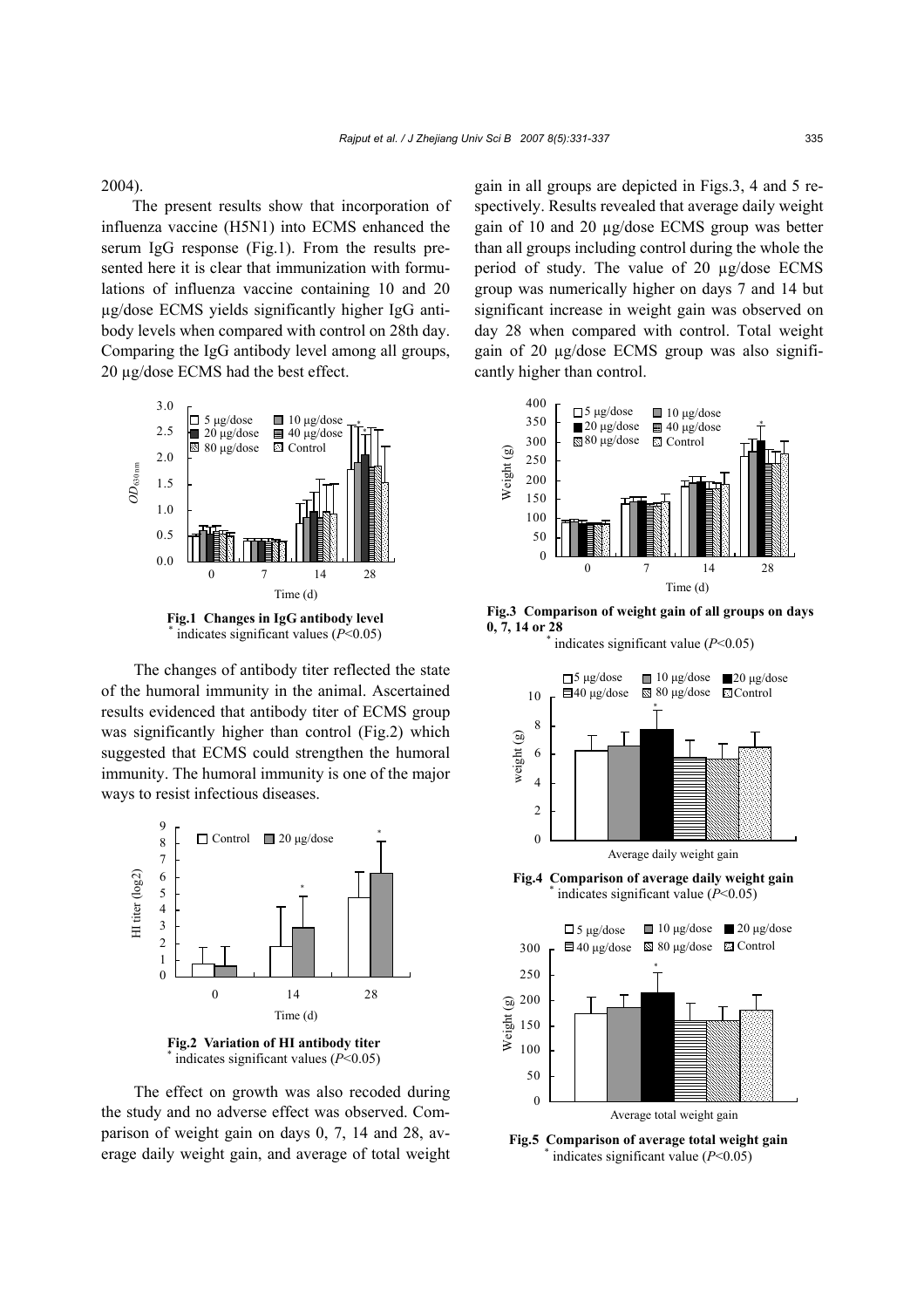## **CONCLUSION**

The present experiment was conducted in controlled condition and no other antigen was introduced into the chicken except influenza vaccine (H5N1).

It is concluded that ECMS has adjuvant properties to enhance the antibody level of total IgG when used in combination with influenza vaccine (H5N1) and has no adverse effects on growth performance. Therefore, ECMS deserves further study as a vaccine adjuvant.

## ACKNOWLEDGEMENT

Higher Education Commission of Pakistan is appreciated for financial support of a Ph.D. scholarship to Rajput Zahid Iqbal (first author).

#### **References**

- Alexander, D.J., 2000. A review of avian influenza in different bird species. *Vet. Microbiol.*, **74**(1-2):3-13. [doi:10.1016/ S0378-1135(00)00160-7]
- Alexander, D.J., Brown, I.H., 2000. Recent zoonoses caused by influenza A viruses. *Rev. Sci. Tech.*, **19**(1):197-225.
- Chen, X.M., Xu, Y.J., Tian, G.Y., 2005. Physical-chemical properties and structure elucidation of abPS isolated from the root of *Achyranthes bidentata*. *Acta Pharm. Sin.*, **40**(1):32-35.
- Easterday, B.C., Hinshaw, V.S., Halvorson, D.A., 1997. Influenza. *In*: Calnek, B.W., Barnes, H.J., Beard, C.W., McDougald, L.R., Saif, Y.M. (Eds.), Diseases of Poultry. Iowa State University Press, Ames, p.583-605.
- Edelman, R., Tacket, C.O., 1990. Adjuvants. *Int. Rev. Immunol.*, **7**(1):51-66.
- Francis, G., Kerem, Z., Makkar, H.P.S., Becker, K., 2002. The biological action of saponins in animal system: a review. *British J. Nutr.*, **88**(6):587-605. [doi:10.1079/BJN2002 725]
- Fritz, J.H., Brunner, S., Birnstiel, M.L., Buschle, M., Gabain, A., Mattner, F., Zauner, W., 2004. The artificial antimicrobial peptide KLKLLLLLKLK induces predominantly a Th2-type immune response to co-injected antigens. *Vaccine*, **22**(25-26):3274-3284. [doi:10.1016/j.vaccine. 2004.03.007]
- Gan, M.H., 2004. Avian Influenza, 2nd Ed. Chinese Agricultural Press, Beijing, China, p.112-117.
- Gao, X.M., 2005. Mu Bie Zi (*Semen momordicae*). Chinese Materia Medicia. China Traditional Chinese Materia Medica Press, Beijing, China, p.601-602.
- Halman, C., 1993. New Approaches to Vaccine Delivery. *In*: Hannoun, C., Kendal, A.P., Klenk, H.D., Ruben, F.L. (Eds.), Options for the Control of Influenza, Volume II.

Excerpta Medica, Amsterdam, p.389-391.

- Haridas, V., Hanausek, M., Nishimura, G., Soehnge, H., Gaikwad, A., Narog, M., Spears, E., Zoltaszek, R., Walaszek, Z., Gutterman, J.U., 2004. Triterpenoid electrophiles (avicins) activate the innate stress response by redox regulation of a gene battery. *J. Clin. Invest.*, **113**(1):65-73. [doi:10.1172/JCI200418699]
- Hu, S., Concha, C., Johannisson, A., Meglia, G., Waller, K.P., 2001. Effect of subcutaneous injection of ginseng on cows with sub-clinical Staphylococcus aureus mastitis. *J. Vet. Med. B*, **48**(7):519-528. [doi:10.1046/j.1439-0450. 2001.00470.x]
- Huang, Z.X., Huang, T., Liu, C.B., 1990. Medical Virology Base and Fundamental Techniques and Methods. Science Press, Beijing, China, p.150-164.
- Iwamoto, M., Okabe, H., Yamauchi, T., Tanaka, M., Rokutani, Y., Hara, S., Mihashi, K., Higuchi, R., 1985. Studies on the constituents of *Momordica cochinchinensis* Spreng I. Isolation and characterization on the seed saponins, momordica saponins I and II. *Chem. Pharm. Bull.*, **33**(2):464-478.
- Kong, X., Hu, Y., Rui, R., Wang, D., Li, X., 2004. Effects of Chinese herbal medicinal ingredients on peripheral lymphocyte proliferation and serum antibody titer after vaccination in chicken. *Int. Immunopharmacol.*, **4**(7): 975-982. [doi:10.1016/j.intimp.2004.03.008]
- Li, C.C., Hu, X.G., Zhang, W.X., Xie, L.W., Zhang, H,Y., Dong, L., Cai, X.H., Wu, R.X., Zhang, Z.X., He, Q.S., 2003. Eosinophils apoptosis, fas mRNA and bcl-2 mRNA expressions in asthma model of young rat and effects of *Achyranthes bidentata* polysaccharides. *Chin. J. Pediatr.*, **41**(9):657-660.
- Li, J.X., Hareyama, T., Tezuka, Y., Zhang, Y., Miyahara, T., Kadota, S., 2005. Five new oleanolic acid glycosides from *Achyranthes bidentata* with inhibitory activity on osteoclast formation*. Planta Med.*, **71**(7):673-679. [doi:10.1055/s-2005-871275]
- McCauley, J.W., Pullen, L.A., Forsyth, M., Penn, C.R., Thomas, G.P., 1995. 4-Guanidino-NeuAc2en fails to protect chickens from infection with highly pathogenic avian influenza virus. *Antivir. Res.*, **27**(1-2):179-186. [doi:10. 1016/0166-3542(95)00005-7]
- McElrath, M.J., 1995. Selection of potent immunological adjuvants for vaccine construction. *Semin. Cancer Biol.*, **6**(6):375-385. [doi:10.1016/1044-579X(95)90007-1]
- Normile, D., 2005. North Korea collaborates to fight bird flu. *Science*, **308**(5719):175. [doi:10.1126/science.308.5719. 175a]
- Oda, K., Matsuda, H., Murakami, T., Katayama, S., Ohgitani, T., Yoshikawa, M., 2000. Adjuvant and haemolytic activities of 47 saponins derived from medicinal and food plants. *Biol. Chem.*, **381**(1):67-74. [doi:10.1515/BC.2000. 009]
- Palese, P., 2006. Making better influenza virus vaccines? *Emerg. Infect. Dis.*, **12**(1):61-65. http://www.cdc.gov/eid
- Rimmelzwaan, G.F., Osterhaus, A.D., 2001. Influenza vaccine: new developments. *Curr. Opin. Pharmacol.*, **1**(5):